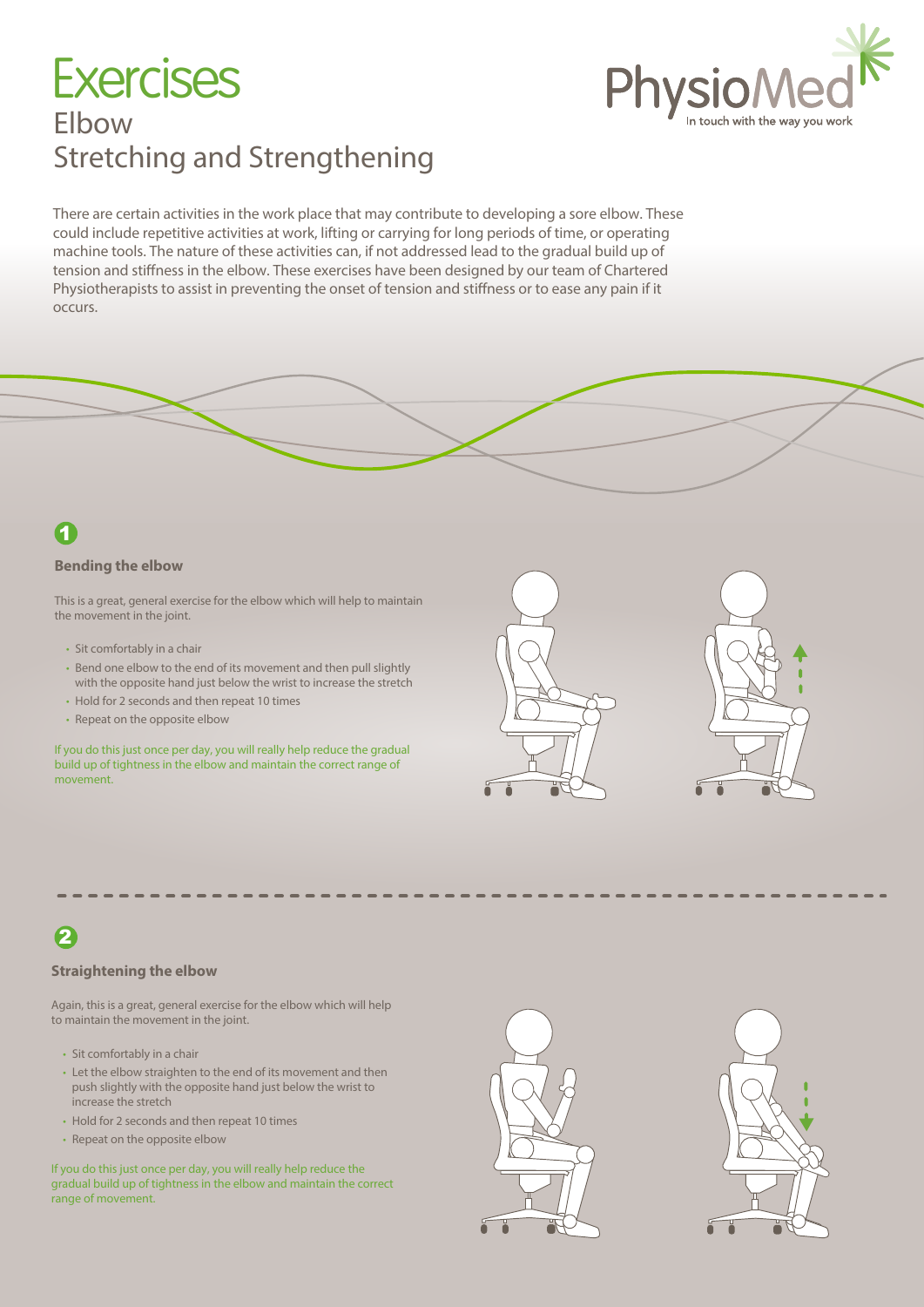# 3

#### **Turning the wrist and forearm**

Again, this simple exercise will stretch out the tissue around the elbow and maintain the movement of the area.

Although this seem like just a wrist exercise, part of the twisting movement comes from the elbow.

- Sit comfortably in a chair with your elbow tucked in by your side and your forearm at 90 degrees to your upper arm
- Turn your palm up towards the ceiling and then down towards the floor holding the end of each movement for 2 seconds
- Perform this 10 times and then repeat on the other elbow or exercise both elbows at the same time

If you do this just once per day, you will really help to maintain the movement at the elbow.





## 4

#### **Stretching the muscles in the back of the forearm**

When you grip regularly or perform repetitive activities such as using a mouse and keyboard, the forearm muscles can become tight which can lead to elbow problems.

This simple exercise stretches the muscles in the back of the forearm and helps to maintain the movement in this area.

- Extend one arm out with the elbow straight and use the other hand to grasp the opposing hand at the side of the thumb and then bend the wrist downwards to apply the stretch to the area
- Hold the stretch for 5 seconds, repeat 5 times and then repeat on the other arm

Please remember to keep the elbow straight during this exercise.

If you do this exercise just twice per day, you will really assist in preventing the gradual build up of stiffness and tightness in the back of the forearm.

### 5

#### **Stretching the muscle in the front of the forearm**

Again, when you grip regularly or perform repetitive activities such as using a mouse and keyboard, the forearm muscles can become tight which can lead to elbow problems.

This simple exercise stretches the muscles in the front of the forearm and helps to maintain the movement in this area.

- Extend one arm out with the elbow straight and use the other hand to grasp the opposing hand at the side of the thumb and then bend the wrist backwards to apply the stretch to the area
- Hold the stretch for 5 seconds, repeat 5 times and then repeat on the other arm

Please remember to keep the elbow straight during this exercise.

If you do this exercise just twice per day, you will really assist in preventing the gradual build up of stiffness and tightness in the front of the forearm.